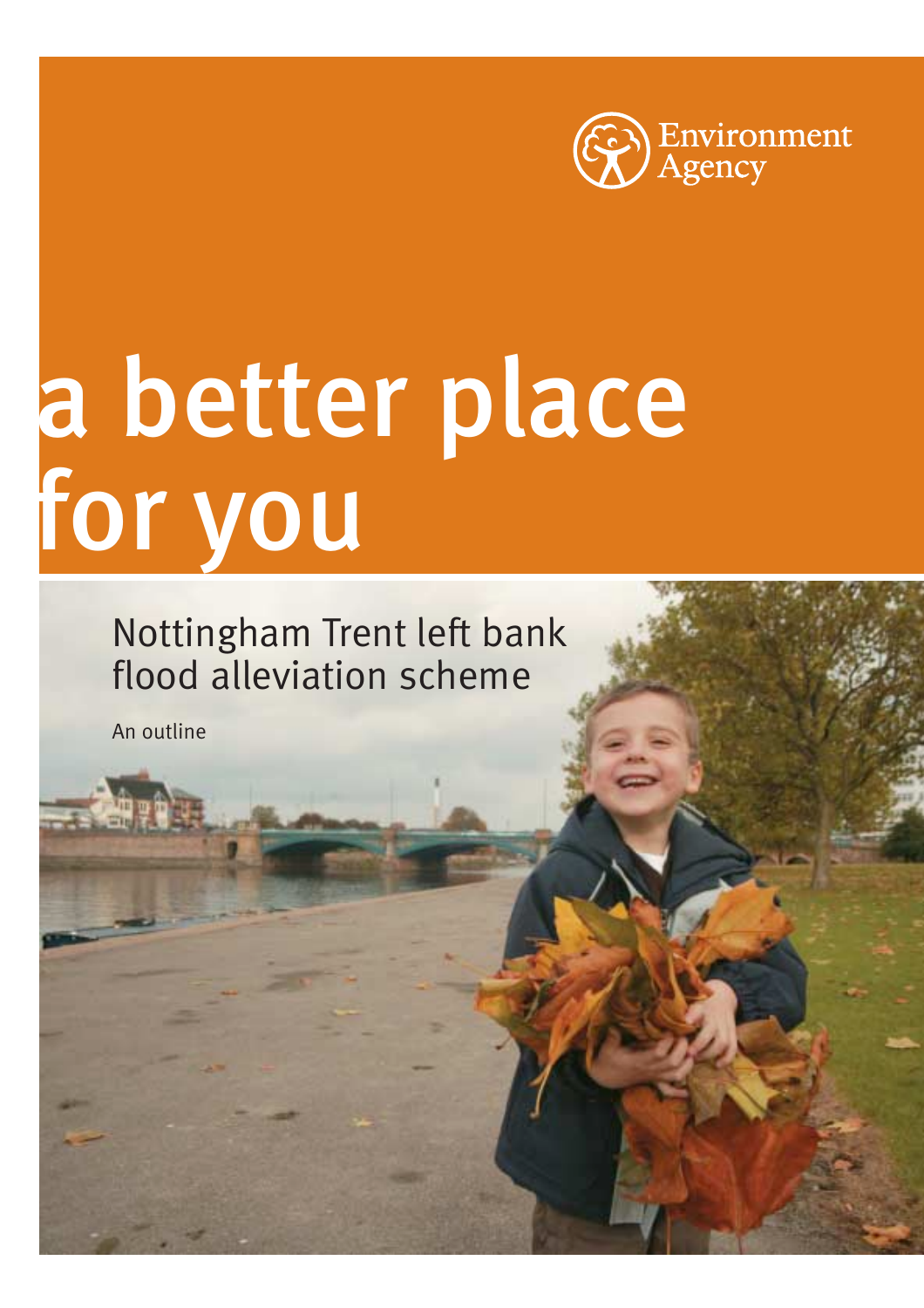

**Nottingham has a welldocumented history of flooding, dating back to 1795. The most recent serious flood occurred in March 1947. Twenty-eight miles of streets, 3,000 properties and 86 factories in the city centre were flooded. In response flood defences were constructed through Nottingham in the 1950s.**

Fifty years on, these defences still protect Nottingham from the ravages of the River Trent. Although the flood defences have been well maintained over the last half-century, they are nearing the end of their design life. We have also found that the standard of flood protection provided in some areas is below that currently recommended by the Department of the Environment, Food and Rural Affairs (Defra).

#### **Flood risk and the River Trent**

Following the widespread flooding in parts of the Midlands in 1998 and 2000 we carried out an appraisal of flood risk along the River Trent between Stoke-on-Trent and Newark.

We assessed the condition and height of the existing defences and investigated options to improve flood protection to properties.

As a result of the assessments we carried out in Nottingham we concluded that:

- some areas of Nottingham left bank are only protected against a flood that has a 1 in  $50<sup>1</sup>$  chance of occurring in any year.
- some stretches of defence are in poor condition.

In March 2005 we published our findings in the Fluvial Trent flood risk management strategy.

 $1$  Floods are categorised by their size and the frequency with which they are expected to occur. A 1 in 50 year flood event is one that is expected to occur once every 50 years or twice a century. This may also be expressed as a flood with a 2% chance of occurring in any given year. A 1 in 100 year flood only has a 1% chance of occurring in any given year but its effects would be much greater.

Top: Notts County football ground flooded in November 2000. *(Picture courtesy of Nottingham Post)* Above right: Midland Station flooded in 1947. Bottom right: Bosworth Road in the Meadows area, 1947.

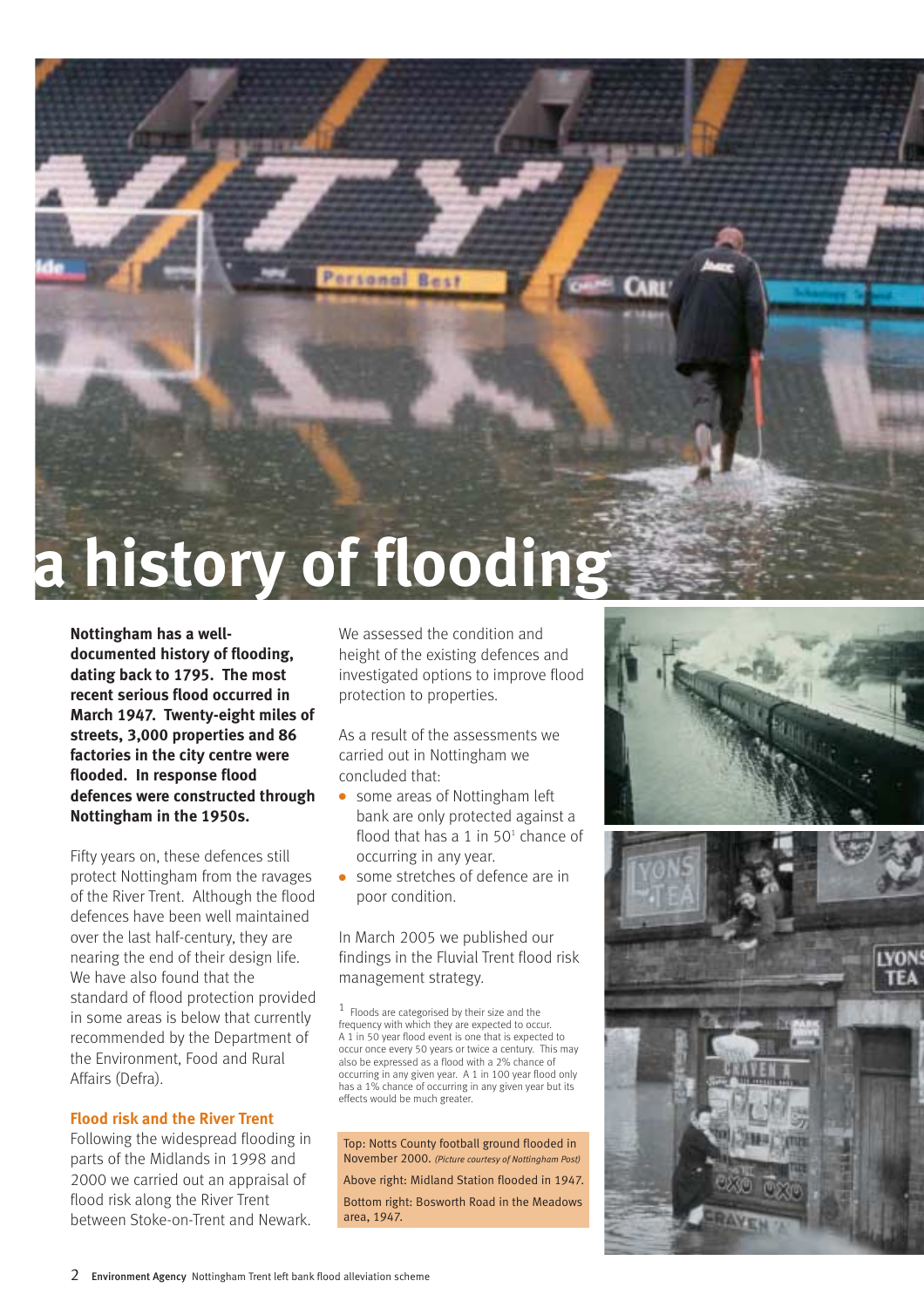# **managing flood risk in Nottingham**

**Although it will never be possible to prevent flooding entirely, we are committed to managing flood risk in Nottingham. Managing flood risk means reducing both the likelihood of flooding and the impact of flooding on people and properties when it occurs.**

#### **Nottingham Trent left bank flood alleviation scheme (Nottingham Trent left bank FAS)**

Through the Nottingham Trent left bank FAS we are investigating how to manage flood risk along the left bank of the River Trent in Nottingham. Over 15,000 properties could benefit from increased protection.

Nottingham FAS has several aims including:

- to reduce flood risk to people and properties on Nottingham's left bank
- $\bullet$  to increase the variety of plant and animal life in the river corridor
- to improve the overall appearance and environment of the river corridor
- to increase the recreation value of the river corridor
- to consider the interests of individuals and organisations.

#### **How can we reduce flood risk?**

Our preferred solution for Nottingham is to raise existing flood defences and to construct new defences where required. We propose to construct these defences to a 1 in 100 year standard. This would protect the left bank against a flood that has a 1 in 100 chance of occurring in any year. A 1 in 100 flood is indeed rare, but it could have devastating consequences.

Top: Properties in Colwick, one of the areas that will benefit from the scheme.

Below left: Attenborough is another area where we intend to improve flood protection.

Below right: Railway track at Attenborough. Attenborough station flooded in 2000.



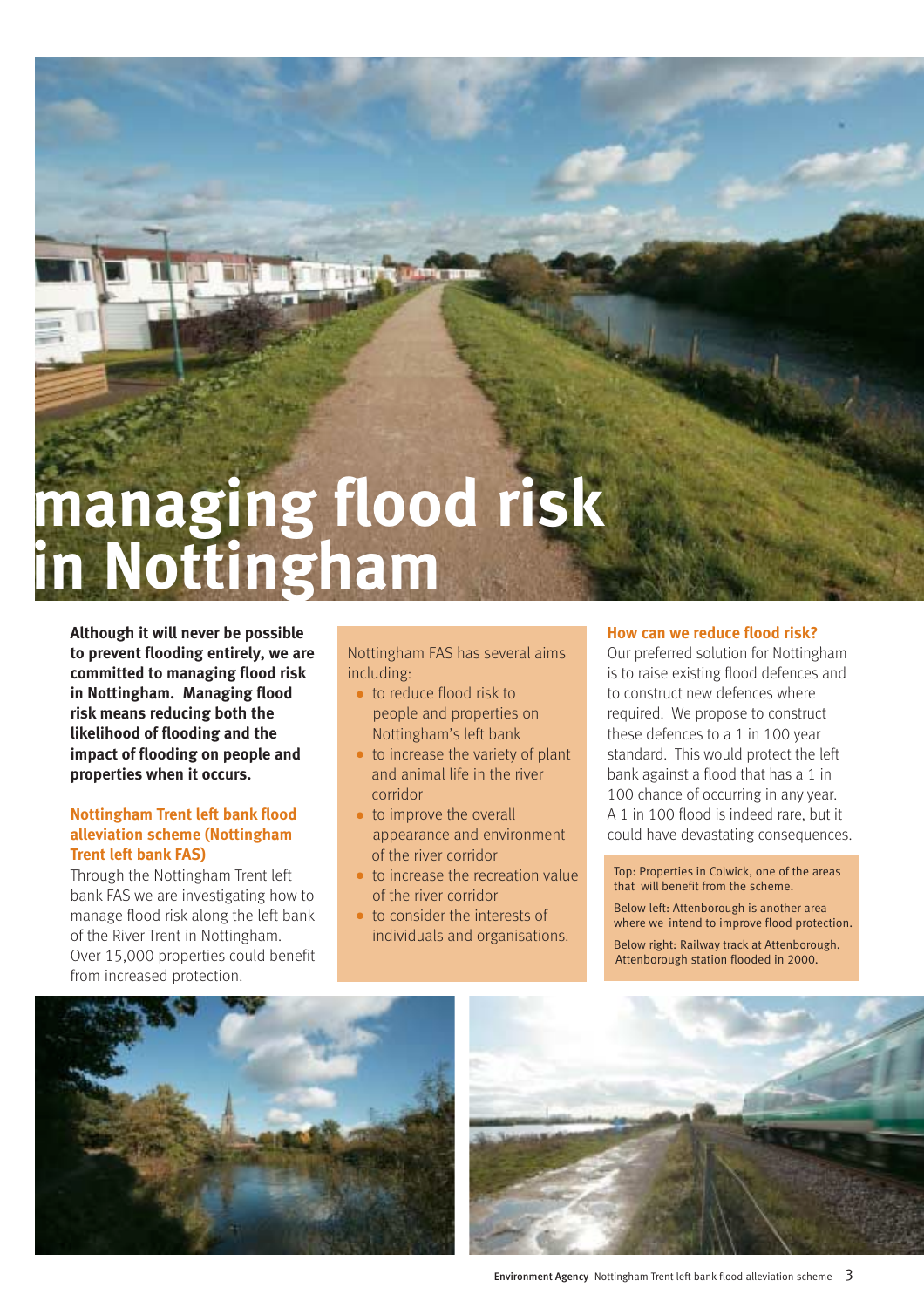### **where are we proposing**

**We are looking to improve flood protection between the M1 at Sawley and Radcliffe Railway Viaduct in Colwick, a distance of 27km. This will reduce flood risk to over 15,000 properties. Within this area, works need to be carried out at the following locations:**

#### **Sawley**

Proposed works at Sawley will include raising the height of existing earth embankments at the following locations:

- between Wilne Road and Tamworth Road
- between Church Farm and the railway embankment at Grove Farm
- around Trent Farm

A short length of new defence will be constructed in the vicinity of Harrington Bridge.

#### Top: Sawley.

Right: Locations of the Nottingham Trent left bank FAS are shown in orange.

#### **Trent Meadows**

The proposed works at Trent Meadows will involve raising the height of existing earth embankments in the vicinity of

Newberry Avenue, Owen Avenue and Holme Farm. We are also investigating a number of options for defence alignment in the vicinity of Trent Meadows allotments.

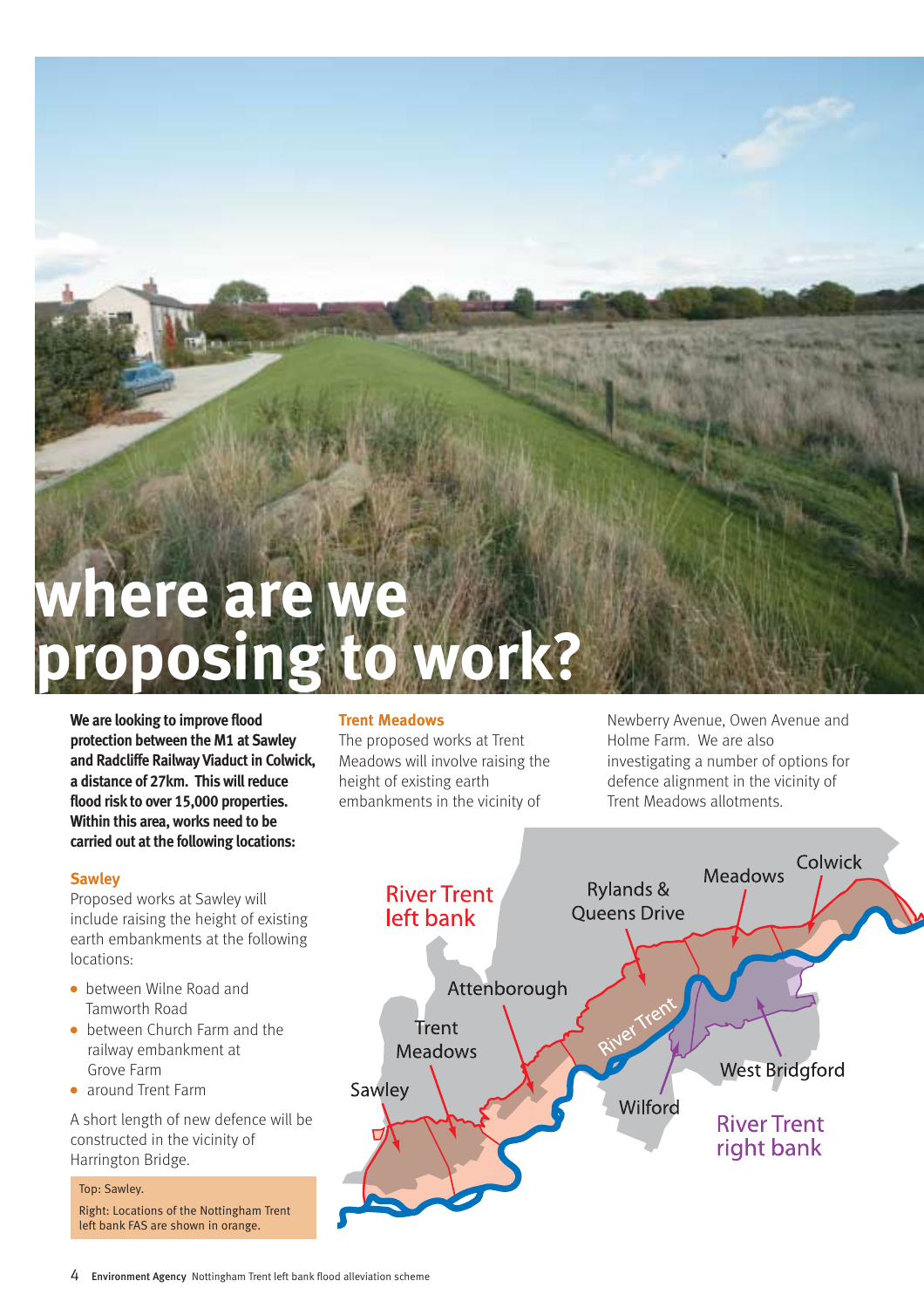#### **Attenborough**

Attenborough will benefit from a series of new flood defences adjacent to the existing railway line and around Attenborough village.

#### **Rylands**

We propose to raise the height of existing earth embankments around the Rylands sports ground and Weir Field recreation ground.

#### **Meadows**

We are proposing to undertake works between Wilford Bridge and Trent Bridge in the Meadows area. We are investigating a number of options for the alignment of defences, including raising existing floodwalls and constructing new floodwalls.

#### **Colwick**

Works at Colwick will focus around the country park, the residential areas nearest the river and the industrial estate. We are investigating options for realigning the defences in Colwick to improve the flow of water in the area in times of extreme flood.

Top: Rylands. Right: Colwick. Below: Trent Bridge.



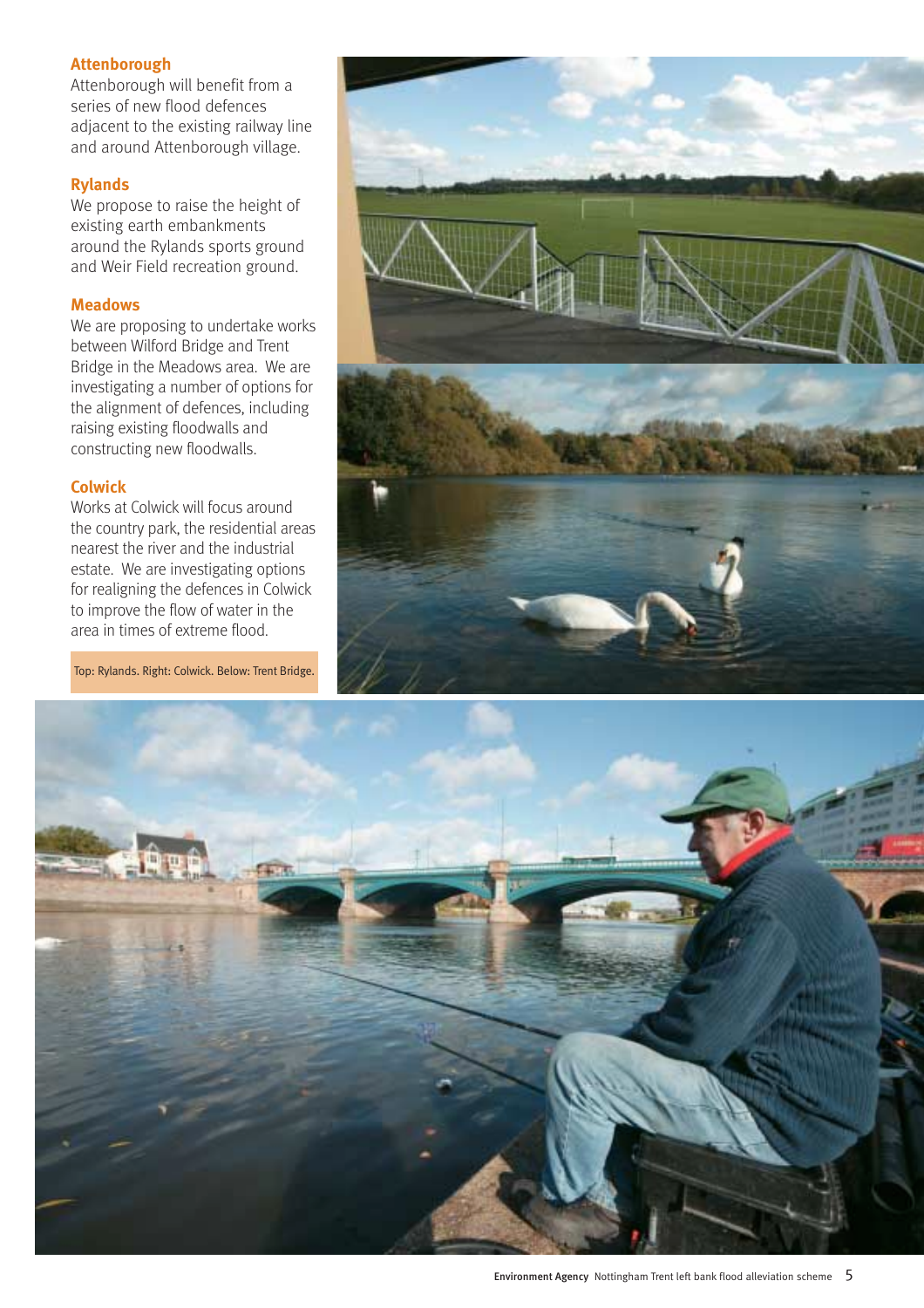

#### **When do we plan to undertake work?**

**At this stage we are still evaluating the options, investigating whether building the proposed scheme is technically possible, environmentally acceptable and best use of public money.**

Provided that this is the case, we will construct the scheme in stages over the next six years.

#### **Enhancing riverside areas**

This scheme offers an opportunity to enhance the riverside areas through the city. We have produced preliminary landscape plans for the six locations. These plans highlight the opportunities to enhance the environment that we are exploring including:

- creating wetland areas at Sawley
- enhancing the river and adjacent habitat for fisheries
- providing additional footpaths, improving access to the river and the quality of the environment throughout Nottingham
- enhancing the Attenborough

Nature Reserve lakes and other wildlife sites

 $\bullet$  improving the area for specific species, for example bats and otters.

#### **The benefits and effects**

In the long term, the Nottingham Trent left bank FAS will have a positive effect on the city, reducing the flood risk to thousands of people's homes and businesses, enhancing people's enjoyment of the river and improving the existing environment.

In the short term, our construction activities may cause some disruption. That may include restricted access to properties and businesses, increased traffic and noise and disturbance to the local environment. We will minimise these effects by consulting the people directly affected and by following planning and Environmental Impact Assessment processes.

When the scheme is complete, there will be a modest increase in flood

levels both upstream and downstream of Nottingham during periods of extreme flooding. We plan to take the appropriate steps to ease the impact of flooding on these areas. We intend to undertake a separate study investigating methods of reducing flood risk to communities up and downstream of Nottingham.

#### **What about the right bank?**

We are simultaneously developing the West Bridgford flood alleviation scheme to improve the standard of flood protection to Nottingham's right bank. Further information on the West Bridgford FAS is available from our web site at *www.environment-agency.gov.uk*.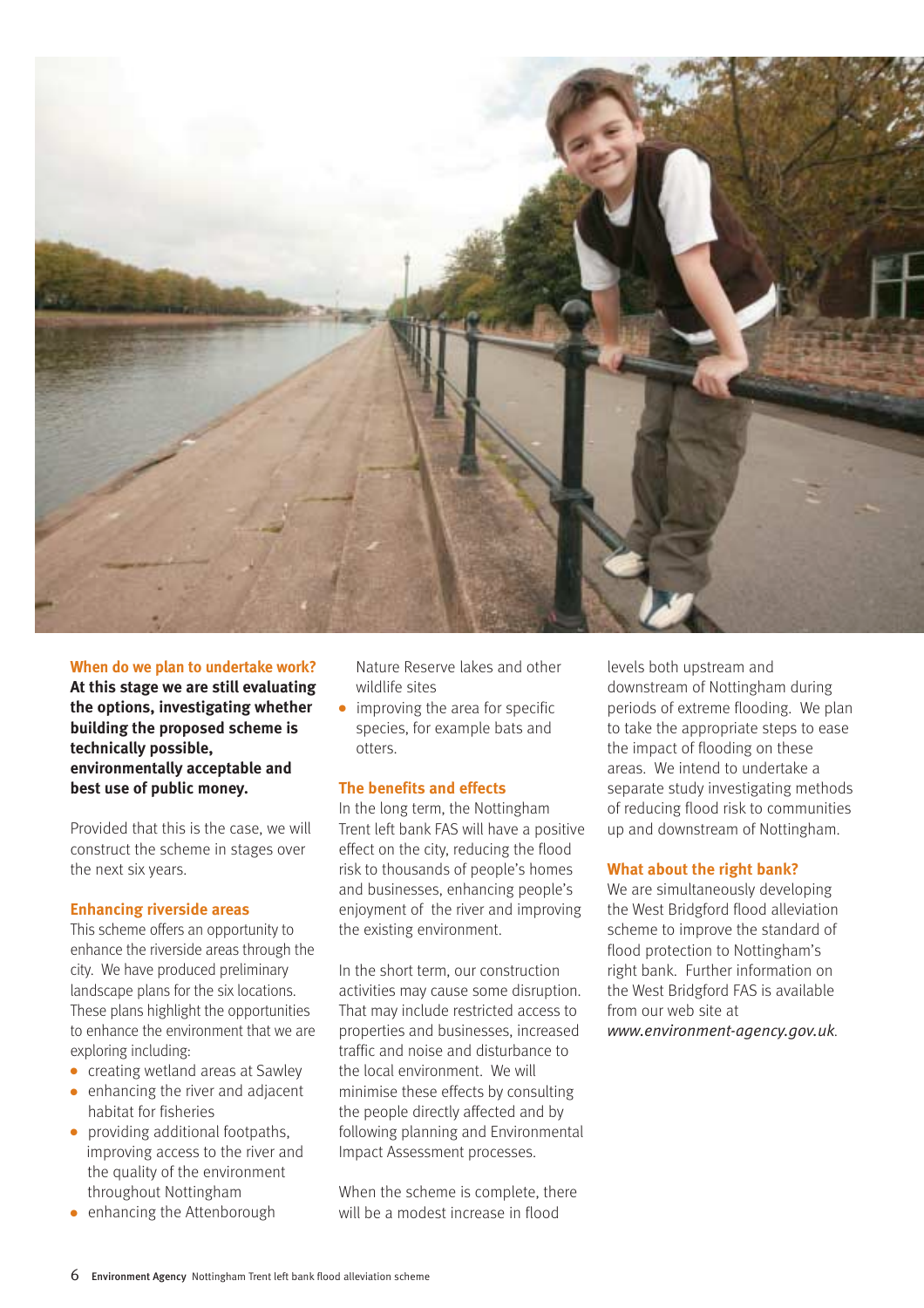

**We have produced a scoping report as part of our Environmental Impact Assessment process. The scoping report presents the options summarised in this booklet in greater detail and contains plans and drawings of our proposals.**

We encourage you to consult the scoping report and we welcome your comments and any questions you may have. We have produced outline design drawings for each of the six locations and are currently seeking your input on:

- the proposed locations of the defences
- the proposed type of defence (walls or embankments)
- any local features that could benefit from the scheme
- any local features that might constrain the scheme.

The period during which you may consult the report and make comments lasts around a month.

The closing date for consultation will be 23 December 2005. We will consider all comments we receive before finalising the outline design for the scheme.

Copies of the scoping report, outline design drawings, indicative landscape plans and standard feedback forms are available from the web:

● go to our web pages on Midlands flood schemes at: **www.environment agency.gov.uk/regions/midlands/ 567079/567090/893833/894284/** and follow the links to the Nottingham Trent left bank FAS on

the page or

#### ● go to: **www.NottinghamFlood Defence.co.uk**

Copies of the scoping report are also available from the following public libraries:

**Long Eaton Library**, Tamworth Road, Long Eaton **Toton Library**, Stapleford Lane, Toton **Inham Nook Library**, Barn Croft, Chilwell

#### **Radford/Lenton Library**,

Lenton Boulevard, Nottingham **Meadows Library**, Wilford Grove, The Meadows **Sneinton Library**, Sneinton Boulevard, Sneinton **Nottingham Central Library**, Angel Row, Nottingham

Or contact **Jody Harris** at the following address:

Environmental Assessment Officer Environment Agency Olton Court 10 Warwick Road, Olton, Solihull, B92 7HX Nottingham.FAS@environment-agency.gov.uk Tel: 08708 506 506

#### **After the consultation**

After we have finished consulting the public we will proceed with a more detailed design of the scheme. We will continue to consult landowners, residents and interested parties throughout the design and construction of the scheme.